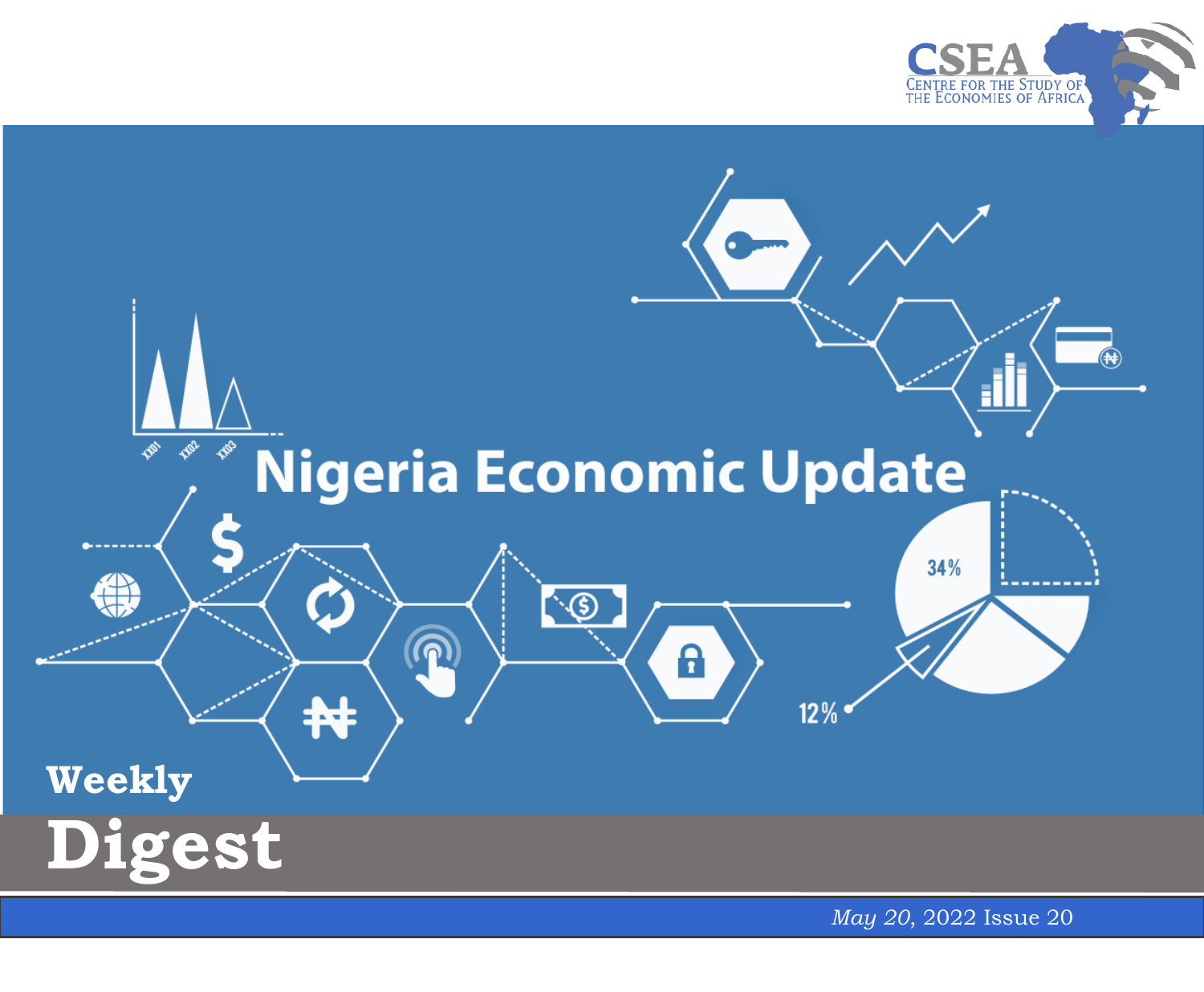## *Nigeria's economy grew by 3.11 percent in Q1 2022*

Data from the National Bureau of Statistics (NBS) shows that Nigeria's economy grew in real terms by 3.11 percent in Q1 2022.<sup>1</sup> The growth rate is 2.6 percent points higher than the 0.51 percent growth rate recorded in Q1 2021 but 0.88 percent points lower than the 3.98 percent recorded in Q42021. Although there was a marginal decrease in real output growth, the quarter growth made it the sixth quarter of uninterrupted positive growth since the country exited the COVID-19 induced recession in Q4 2020. The non-oil sector grew by 6.08 percent and contributed about 93.37 percent of total output in the period under review. However, the oil sector contracted by 26.04 percent, and its share dipped to 6.63 percent in Q1 2022 from 9.25 percent in 2021. Persistent vandalism and illegal refineries are partly responsible for the declining contribution of the oil sector. Also, the electricity sector contracted by 11.2 percent, partly due to the frequent collapse of the transmission network in the period under review. For the Nigerian economy to have high and sustainable growth, the non-oil sector growth will need to be sustained to compensate for the contraction in the oil sector. Also, the country's electricity generation and distribution need to be improved. The unreliable electricity situation partly contributes to the high cost of doing business and indirectly hinders growth.

## *Company Income Tax Payments Rise in Q1 2022*

The Company income tax (CIT) revenue in Nigeria increased in Q1 2022 to N532.48 billion, according to data from the National Bureau of Statistics (NBS).<sup>2</sup> This suggests that it grew by 53.09 percent on a quarter-on-quarter basis from N347.81billion recorded in Q4 2021 and 35.61 percent on a year-onyear basis from 392.65 billion recorded in Q1 2021. By disaggregating company income tax (CIT) revenue into foreign CIT and local payments, in Q1 2022, the local payment was N209.13 billion. It constitutes about 39.27 percent of total CIT, which is qualitatively similar to 38.79 percent recorded in Q1 2021 but lower than 88.49 percent recorded in Q2 2021, 57.13 percent in Q3 2021, and 74.42 percent in Q4 2021. The distribution of CIT between local and foreign CIT payments reflects the quarter local organisations are more likely to remit their CIT payments relative to foreign organisations. Furthermore, the data shows that Manufacturing, Information and Communication, and Financial and insurance sectors are the top three contributing sectors to the local CIT payments. The three sectors contributed about 47.5 percent of local CIT payments in the period under review. The increment in CIT might be partly due to the implementation of TaxPro Max, a digital tool developed by the Federal Inland Revenue Services (FIRS) to make tax filing and payment convenient. The digitalisation of tax payments reduces revenue leakages and eliminates challenges associated with cash payments. The current level of digital tools in tax payment is far from the desired level; hence, the government needs to intensify efforts to increase awareness about the TaxPro Max, which is the FIRS digital tax payment platform.



## **Nigeria recorded an increase in Cashless Transactions**

 Nigeria recorded N27.22 trillion in electronic payments in January 2022, N27.76 trillion in February, N32.52 A recent report by the Nigeria Inter-Bank Settlement System (NIBSS) indicates that between January and April 2022, the first four months of 2022, a total of N117.33 trillion payments was processed through electronic channels.<sup>3</sup> This is N35.79 trillion higher than the N81.54 trillion processed in the corresponding period of 2021. trillion in March, and N29.84 trillion in April 2022, amounting to a total of N117.33 trillion. The NIBSS monitors cashless transactions through the Nigeria Instant Payment System and Point of Sales terminals in Nigeria. The COVID-19 pandemic might be partly responsible for the rise in the value of cashless transactions. During the height of the pandemic, the lockdown and movement restrictions made Nigerians, especially the youth, purchase goods via e-commerce channels and pay electronically. Additionally, the increase in value of electronic transactions indicates progress towards attaining the CBN's policy goal of a cashless economy. Transaction charges per electronic transaction make some people prefer payment through cash. Hence, reducing transaction charges will likely increase electronic payments and, in turn, reduce exposure to risks such as robbery associated with carrying bulk cash and lowers the frequency of printing new currency notes to replace damaged ones.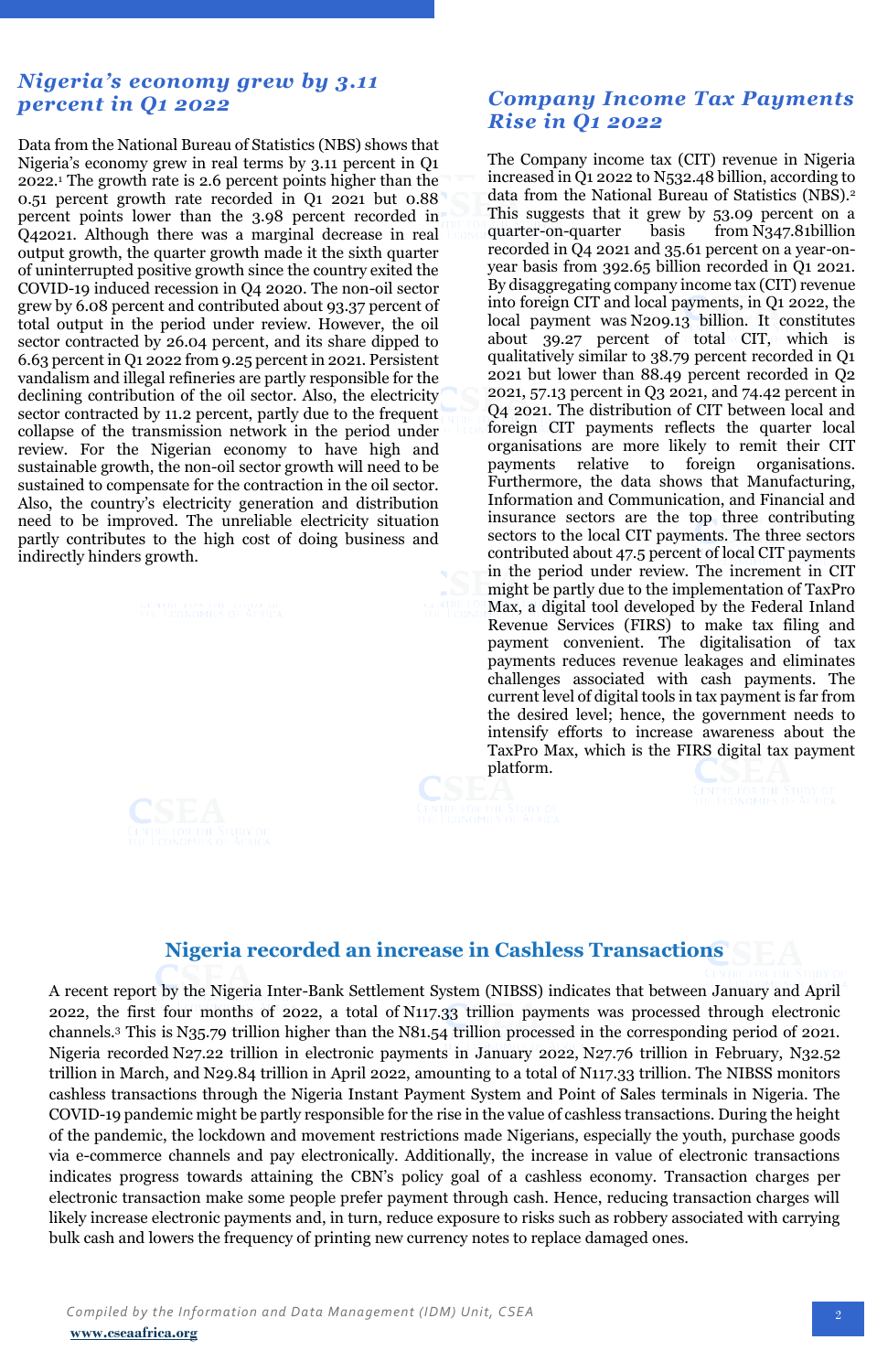| <b>ECONOMIC SNAPSHOT</b>                           |                |                |  |
|----------------------------------------------------|----------------|----------------|--|
| <b>Quarterly Indicators</b>                        | '21Q4          | '22Q1          |  |
| <b>GDP Growth Rate (%)</b>                         | 3.98           | 3.11           |  |
| Oil GDP (%)                                        | $-8.06$        | $-26.04$       |  |
| Non-oil GDP (%)                                    | 4.73           | 6.08           |  |
| <b>Unemployment Rate (%)</b>                       | <b>NA</b>      | <b>NA</b>      |  |
| Foreign Direct Investment (US \$ Million)          | 358.23         | <b>NA</b>      |  |
| Portfolio Investment (US \$Millions)               | 642.87         | <b>NA</b>      |  |
| Other Investment (US \$Million)                    | 1,186.53       | <b>NA</b>      |  |
| <b>External Debt (FGN &amp; States-N'Trillion)</b> | 15.86          | <b>NA</b>      |  |
| Domestic Debt (FGN + States & FCT N'Trillion)      | 23.70          | <b>NA</b>      |  |
| <b>Manufacturing Capacity utilization (%)</b>      | <b>NA</b>      | <b>NA</b>      |  |
| <b>Monthly Indicators</b>                          | <b>Mar '21</b> | <b>Apr '22</b> |  |
| Headline Inflation (%)                             | 18.17          | 16.82          |  |
| Food Sub-Index (%)                                 | 22.95          | 18.37          |  |
| Core Sub-Index (%)                                 | 12.67          | 14.18          |  |
| External Reserves (End Period) (US\$ Billion)      | 34.82          | 39.57          |  |
| Official Rate Approx. (N/US\$)                     | 379.5          | 415.19         |  |
| <b>BDC Rate Approx. (N/US\$)</b>                   | <b>NA</b>      | <b>NA</b>      |  |
| <b>Manufacturing PMI</b>                           | 49.6           | <b>NA</b>      |  |
| <b>Non-Manufacturing PMI</b>                       | 47.6           | <b>NA</b>      |  |
| Average Crude Oil Price (US\$/Barrel)              | 45.7           | 94.89          |  |
| Petrol (PMS-N/litre)                               | 172.68         | 172.61         |  |
| Diesel (AGO -N/Litre)                              | 235.41         | 654.46         |  |
| <b>Kerosene (HHK -N/Litre</b>                      | 361.29         | 589.82         |  |
| Liquefied Petroleum Gas (Cooking Gas) (N/5Kg)      | 2057.71        | 3,800.47       |  |
| <b>MPR (%)</b>                                     | 11.5           | 11.5           |  |
| <b>CRR (%)</b>                                     | 27.5           | 27.5           |  |
| T-Bill Rate (%)                                    | 2.00           | <b>NA</b>      |  |
| <b>Savings Deposit Rate (%)</b>                    | 1.86           | <b>NA</b>      |  |
| Prime Lending (%)                                  | 11.13          | <b>NA</b>      |  |
| <b>Maximum Lending (%)</b>                         | 28.74          | <b>NA</b>      |  |
| <b>Narrow Money (N'Million)</b>                    | 15,976,622.22  | <b>NA</b>      |  |
| <b>Broad Money (N'Million)</b>                     | 38,288,212.81  | <b>NA</b>      |  |
| <b>Net Domestic Credit (N'Million)</b>             | 43,503,924.95  | <b>NA</b>      |  |
| Credit to the Government (Net) (N'Million)         | 12,066,876.87  | <b>NA</b>      |  |
| <b>Credit to the Private Sector (N'Million)</b>    | 31,437,048.08  | <b>NA</b>      |  |
| <b>Currency in Circulation (N'Million)</b>         | 2,808,734.33   | <b>NA</b>      |  |
| <b>FAAC (N'Billion)</b>                            | 601.11         | 656.6          |  |

**\***Revised GDP figures/tentative figures NA: Not Available